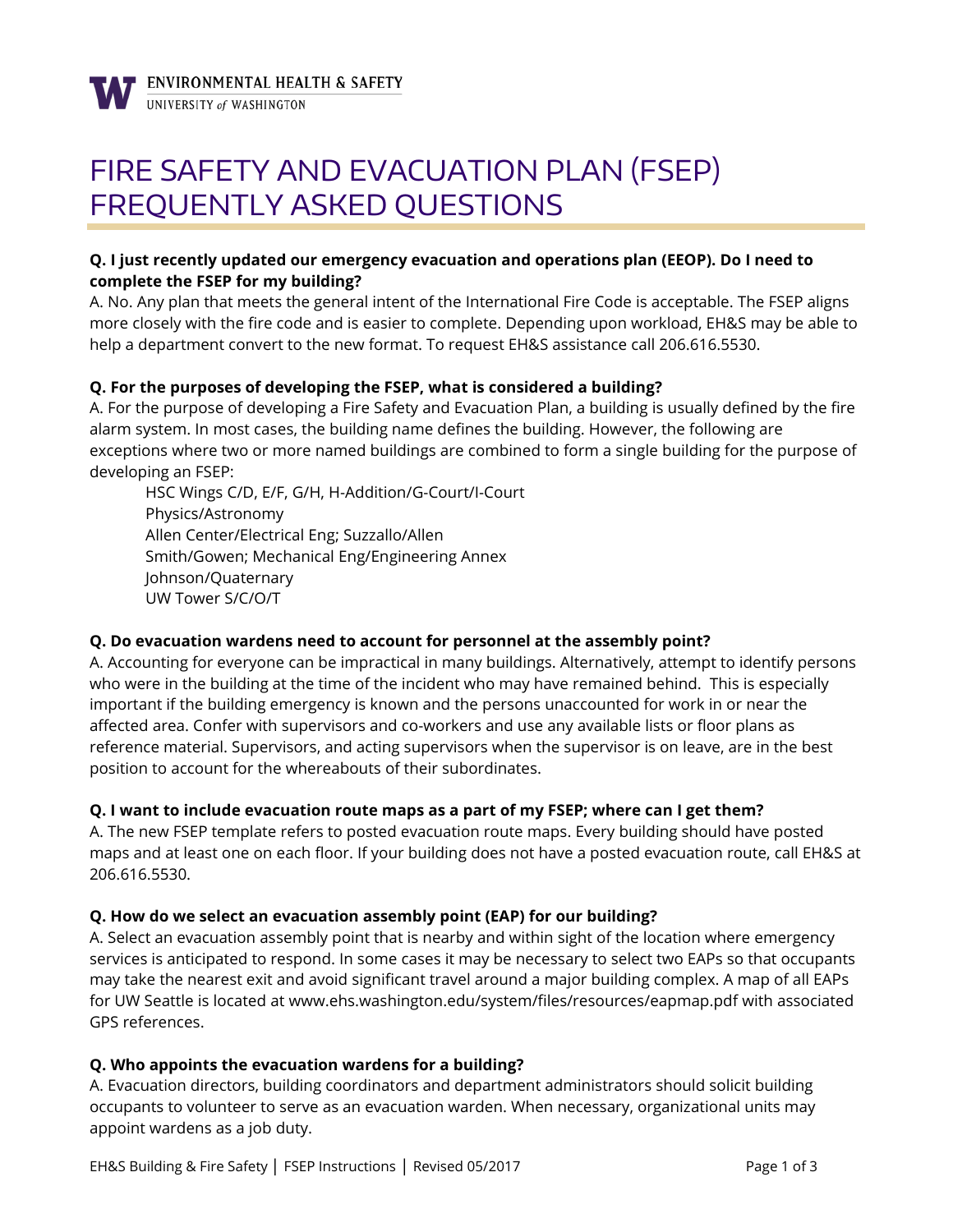**WENVIRONMENTAL HEALTH & SAFETY** 

## **Q. Who appoints the evacuation director (ED) for a building?**

A. There is no formal process for appointing the ED. However, consider appointing the most senior (experienced) warden or a representative from the largest occupying department. If there is interest in serving as the ED, rotate appointments every two years. Make the transitions at an annual meeting.

## **Q. Where are building emergency procedures located?**

A. All building emergency procedures are available on the EH&S website at [www.ehs.washington.edu/](http://www.ehs.washington.edu/)firelife/building-emergency-procedures-and-resources. Link electronically to these procedures from your FSEP, or print and include them with a paper FSEP. Word versions are also available for units that need to modify procedures for their building.

## **Q. How do I schedule a fire drill?**

A. EH&S is responsible for scheduling fire drills for the UW Seattle campus and research stations. If you have a preference on the time of year for your drill, please contact EH&S so that we may add it to our planning schedule. EH&S will generally schedule fire drills for UW Seattle about 3 weeks in advance by coordinating with the building coordinator, evacuation director and key administrators so that a date and time may be identified for the drill that avoids unnecessary disruption to operations. All drills are scheduled during normal business hours, usually between 8:00 a.m. and 4:00 p.m. For UW Bothell, contact Darren Branum at dlbranum@uw.edu. For UW Tacoma, contact Dave Leonard at dleonard@uw.edu.

## **Q. Is it safe for evacuation wardens to sweep the building and delay exiting in an emergency?**

A. Sweeping is optional. A warden should become familiar with the main circulation paths of the building. The area for which a single warden is responsible should be determined by their planned route to quickly sweep while walking and calling out, knocking on doors, and still arrive at an exit within two minutes. This correlates well with the maximum travel distance to an exit based on code requirements. If fire or smoke is observed, the warden should discontinue their sweep and immediately proceed to the exit.

## **Q. How often should the evacuation director meet with the evacuation wardens?**

A. It can vary based on the size and complexity of the building, revision of the FSEP, and warden turn-over. As a general rule, you should plan to meet at least annually. Meetings may be conducted by phone or in person. If it is difficult to find a time to meet, wardens may be kept informed and issues resolved via email. It may be necessary to meet in advance of any major changes in the building, such as a construction project in your building or a nearby building, if the project impacts evacuation routes.

## **Q. Are evacuation wardens required to take fire extinguisher training?**

A. No. The primary role of the evacuation warden is to help occupants evacuate the building and assemble at the appropriate location, remind employees to promptly respond to alarms, assist visitors who may not know how to exit the building when the elevator recalls, and inform persons with disabilities to prepare and have a plan for building emergencies. Wardens have a specific role and should not fight a fire in most cases.